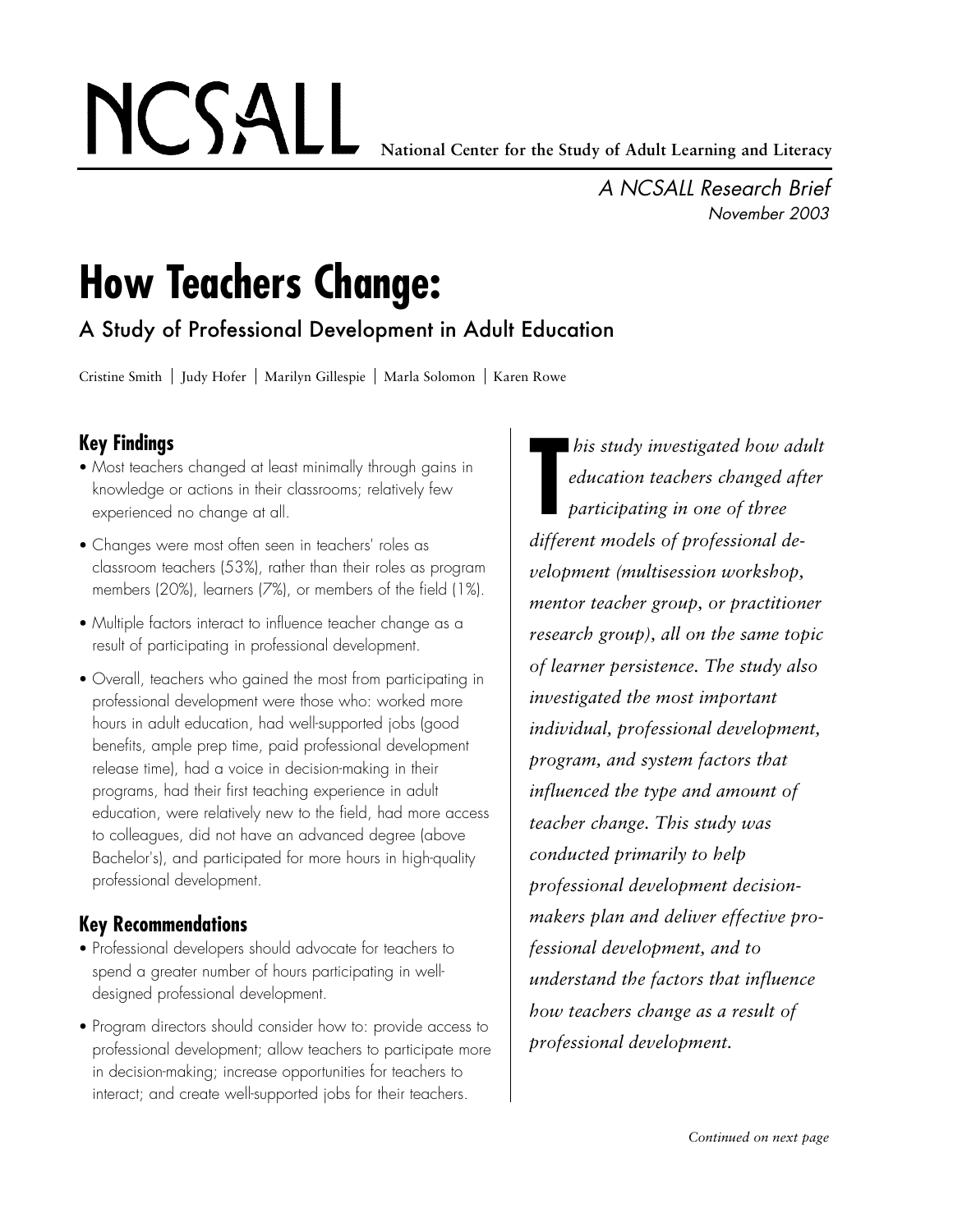The study design was based on the overall hypothesis that teachers change in different ways and amounts as a result of participating in professional development, and that multiple factors influence the type and amount of change practitioners experience as a result of professional development, including:

- *• Individual factors—their experience, background, and motivation as they come into the professional development*
- *• Professional development factors—the quality and amount of professional development attended*
- *• Program and system factors—the structure of and support offered by the program, adult education system, and professional development system in which they work, including teachers' working conditions*

#### **Methods**

The sample consisted of 106 women and men from three New England states (Maine, Massachusetts, and Connecticut). One hundred of these teachers participated in up to 18 hours of professional development in one of three professional development models (multisession workshop, mentor teacher group, or practitioner research group); the other six people were nonparticipant teachers who served as a comparison group. From the 100 participants, 18 teachers were randomly selected (six from each model) to serve as a subsample. Participants were listed as completers if they attended at least two thirds (12 of the 18 hours) of the professional development required. If they completed less than 12 hours, they were considered dropouts. Total dropouts equaled 16 out of 100. Participants provided data to researchers through questionnaires and interviews before, after, and one year after participating in the professional development.

The topic of the NCSALL professional development—learner motivation, retention, and persistence—was the same across all models and across all states. Our goal was to develop highquality professional development in three different models appropriate for adult educators. The research team designed all three professional development models, using the best methods and accepted principles of adult learning and effective professional development. Experienced teachers or professional development leaders in each state, recruited and trained by the research staff, facilitated the professional development.

#### **Findings**

We had two measures of change (our dependent variables): 1) Overall amount of change (thinking and acting on and off the topic of the professional development—learner persistence), and 2) Type of change (thinking and acting on the topic of learner persistence).

*How much did teachers change?* Most teachers, even dropouts, changed at least minimally through gains in knowledge or actions in their classrooms; relatively few experienced no change at all. Almost all (90% of the whole sample, 95% of completers) gained some knowledge on the topic, but for many it consisted of only one or two concepts. The majority (78% of the whole sample, 87% of completers) took some action, on or off the topic, but for many it was very minimal.

*In what role did teachers change?* Changes were most often seen in teachers' roles as classroom teachers (53%), rather than their roles as program members (20%), learners (7%), or members of the field (1%).

*In what ways did teachers change?* The research identified four types of change: 1) no to minimal change, 2) thinking change (changes in thinking were greater relative to changes in acting), 3) acting change (changes in acting were greater relative to changes in thinking), and 4) integrated change. The four types of change represent the direction of "preferred change": from "no or minimal change" at one end of the spectrum to "significant integrated" change at the other. However, we made no qualitative distinction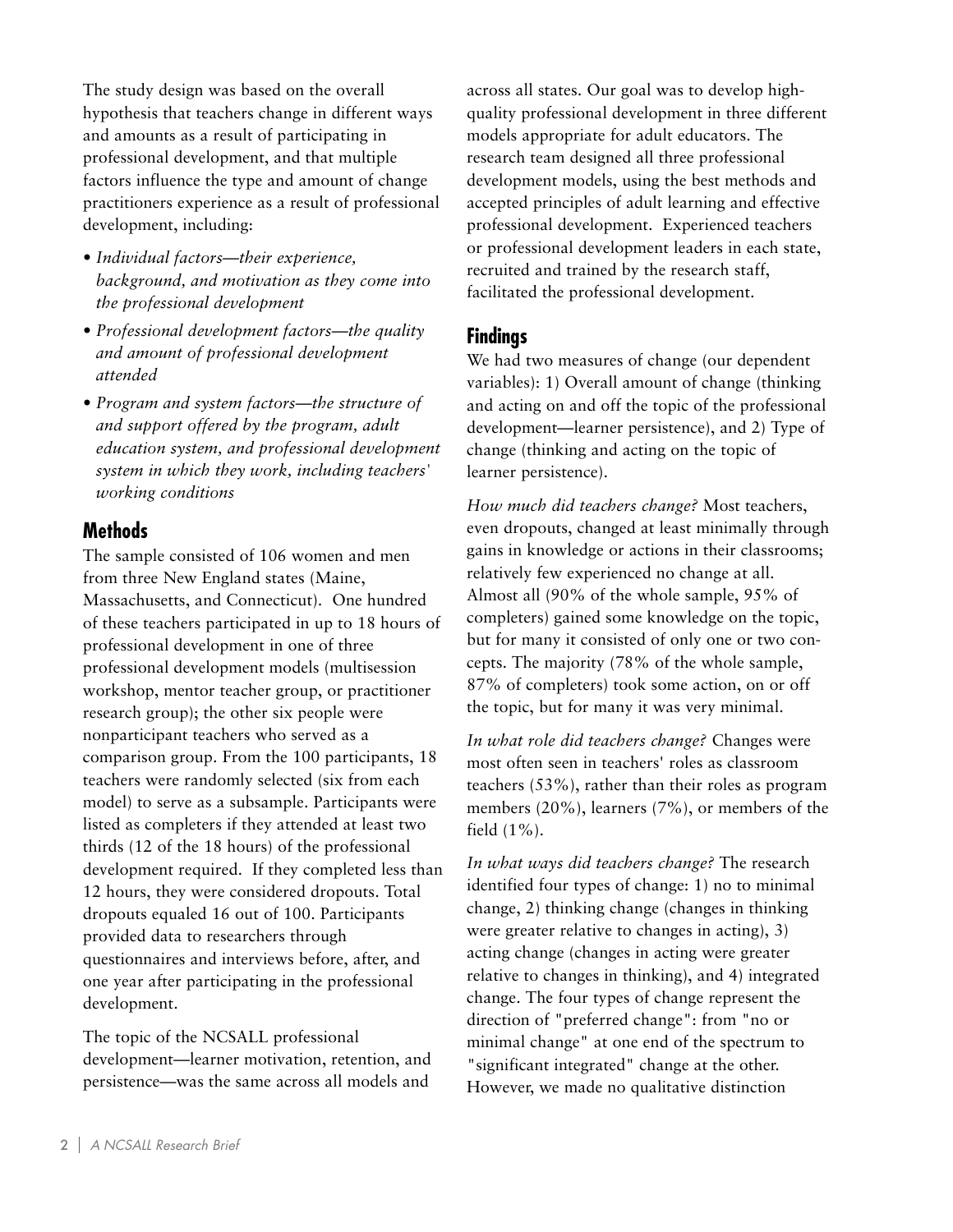between "thinking change" and "acting change"; both are preferable to "no change," but less preferable than "integrated change."

Therefore, we combined these four types of change into a three-category spectrum of change: (1) no change, (2) nonintegrated change (thinking or acting changes), and (3) integrated change. The majority (72%) of the 83 completers demonstrated change, most of which was nonintegrated change. Teachers who fell into the "integrated change" type (24%) also demonstrated a higher overall amount of change. They showed more sustained change, and in more arenas (classroom, program, and field).

*What factors influenced teacher change?* Multiple factors interacted to influence teacher change as a result of participating in professional development. The most important individual factors that related to change in our study included teachers' motivation to attend the professional development, years of experience in the field of adult education, venue of first teaching experience, and level of formal education. To a somewhat lesser extent, teachers' level of commitment to the field played a negative role in change.

The most important professional development factors included hours of professional development attended, and the quality of the professional development (both as rated by researchers and as perceived by teachers). Model of professional development in which the teacher participated was not a significant factor, although there were differences in patterns of change among the models. Whether teachers participated in professional development with other teachers from their program was another somewhat important factor that affected change.

The most important program and system factors included teachers' access to benefits and prep time through their adult education job, and program's history in addressing learner persistence coupled with teachers' access to decision-making in the

program. To a lesser but still important extent, other factors influencing teacher change included teachers' access to paid professional development release time, collegiality, number of working hours, and freedom to make changes to the curriculum used.

#### **Recommendations**

While there are limitations to the generalizability of these findings outside of the New England area, professional developers should consider these findings and advocate for teachers to spend a greater number of hours participating in welldesigned professional development. Program directors should consider how to: provide access to professional development, allow teachers greater say in decision-making, provide more opportunities for teacher sharing, and create wellsupported jobs for their teachers.

#### **Teachers in Our Sample**

*Gender and Race:* The majority of participants were white females.

Age: About two thirds of the teachers (67%) were between 41 and 60 years old.

*Education:* Approximately half of the teachers had completed formal education higher than a Bachelor's d e g ree (either a Master's or Doctoral degree) and less than 8% had either an Associates degree or high school diploma or GED.

*Teacher Preparation:* 53% had not completed any *formal* coursework in adult education.

*Professional Development Time:* 23% reported receiving no paid professional development release time during the p revious year; 73% received fewer than 3 days a year.

*Teaching Experience:* 65% had taught in the K-12 school system. Teachers ranged from less than one year to 34 years of teaching experience.

*Teaching Status:* 24% were full-time (full-time = working 35 hours or more a week across all adult education jobs).

*Teaching Conditions:* 48% of the teachers received benefits as part of their adult education job, and 54% received paid prep time.